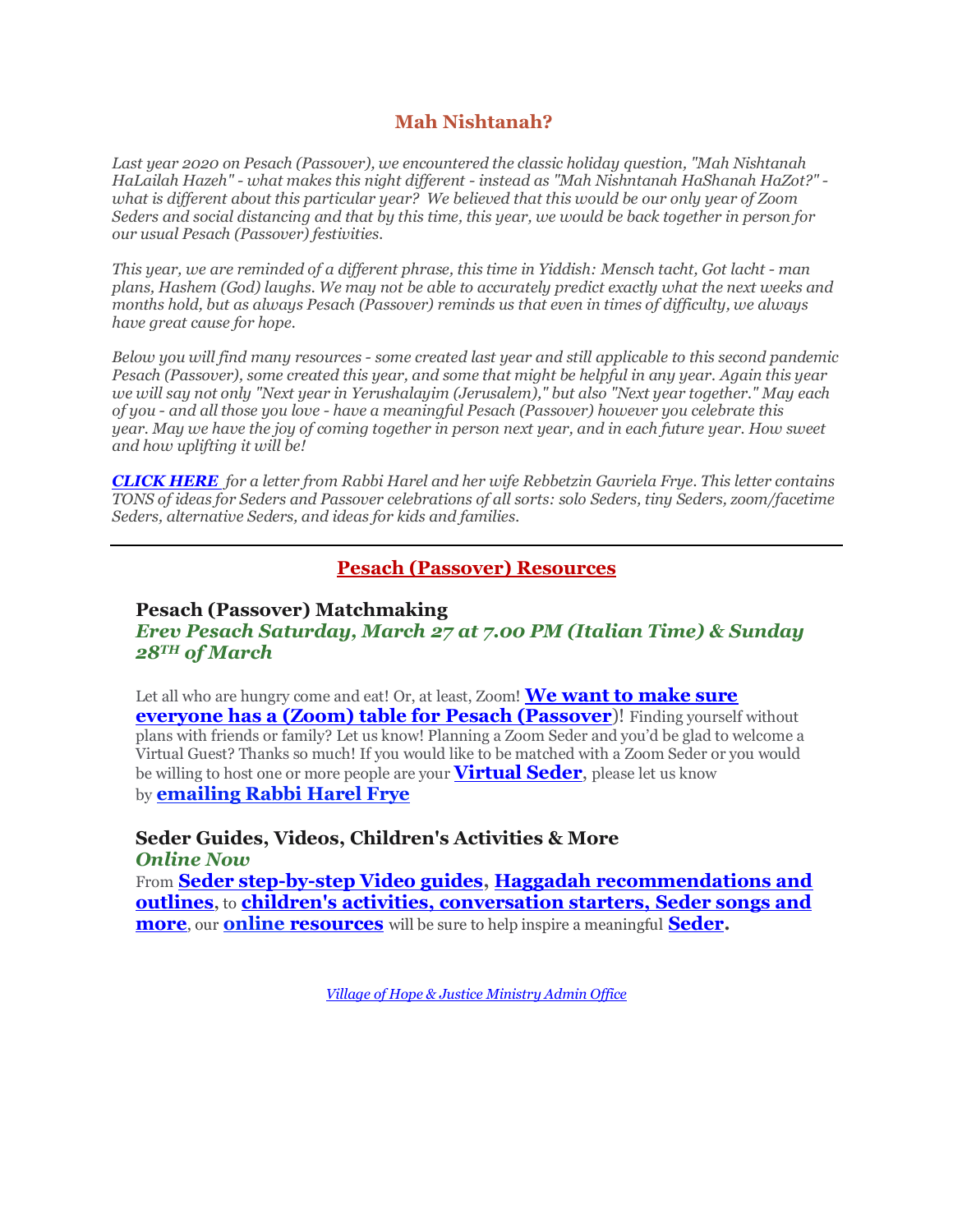

*To register for any of these programs, email us at our [Admin Office](mailto:vohjm2013@gmail.com).*

# **Pesach (Passover) Necessities**

### **Passover Boxes**

#### *Order by Friday, March 19*

We've done the shopping, now simply place your order. Our Passover boxes are filled with all of the essentials, think of it as a seder-kit plus some. Matzah, a Haggadah, a Seder Plate, gefilte fish, horseradish, macaroons and more. At just **Euros 35** these are a great way to stock up on Pesach (Passover) needs. Boxes will be available for pick up the week of March 22. For the full supply list and to order a box **[click here.](mailto:vohjm2013@gmail.com)** 

# **Takeout Pesach (Passover) Seder Dinners**

#### *Order by Monday, March 22*

We have put together takeout Pesach (Passover) Seder dinners. A minimum number of orders are required, check out the **[online menu](https://villageofhopejusticeministry.files.wordpress.com/2021/03/takeout-pesach-passover-seder-dinners-menu.pdf)** and if you're interested in placing an order, **[email](mailto:vohjm2013@gmail.com) us** for more information. Pickup will take place on Saturday, March 27th.